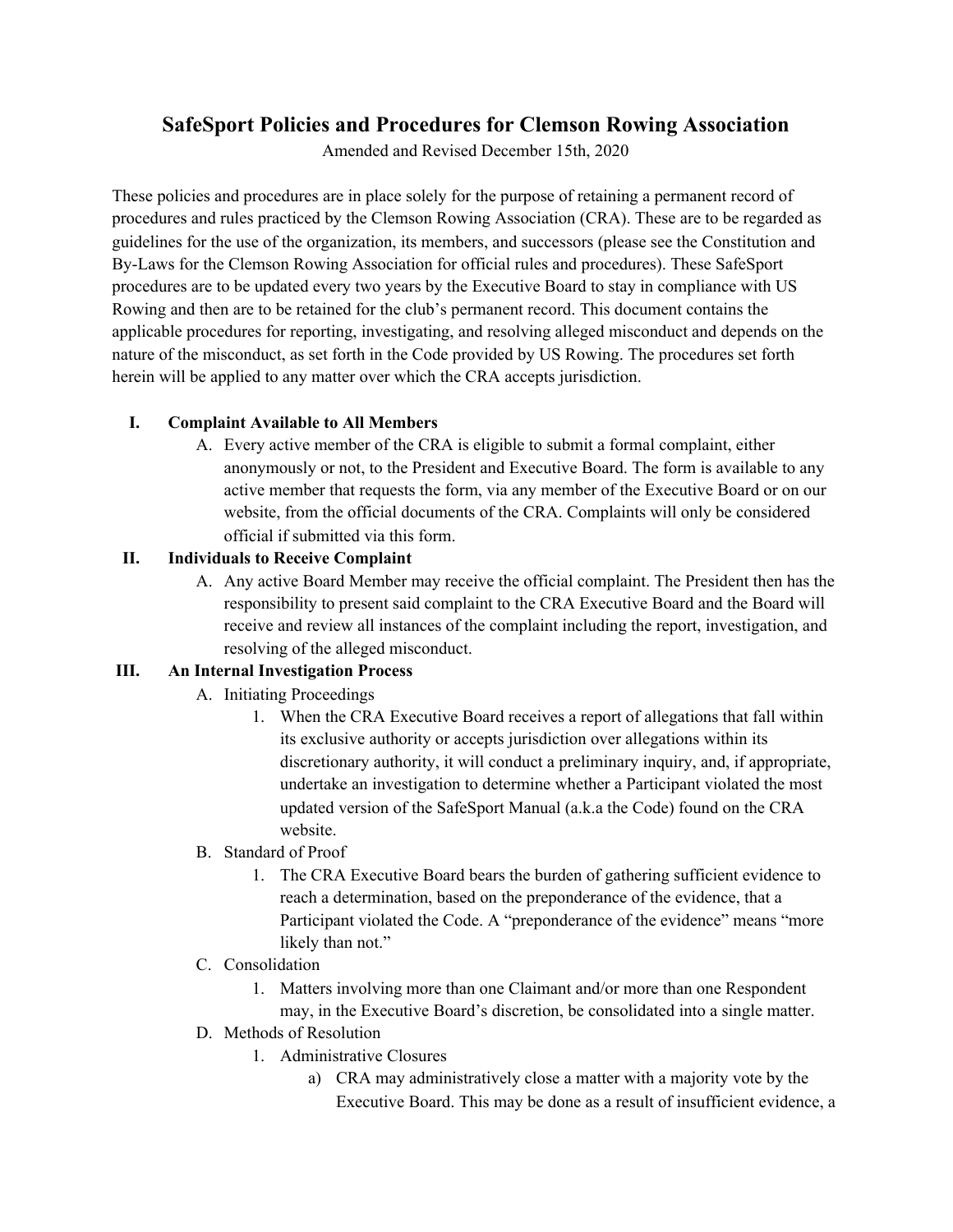Claimant(s) who elects not to participate in the resolution process, or other factors as determined by the CRA Executive Board. The Executive Board may, upon receipt of new information or evidence, or a change in circumstances, reopen the matter for further investigation.

- 2. Informal Resolution
	- a) A Respondent may, at any time before a matter is final, elect to resolve allegations of Prohibited Conduct by accepting responsibility for a policy violation. A Participant's doing so provides for the opportunity to informally resolve the matter, and the Executive Board will determine the appropriate sanction by majority vote. An informal resolution is not a settlement but does constitute a final and binding disposition of the matter. The outcome and/or sanctions of an informal resolution may be published by the CRA.
- 3. Formal Resolution
	- a) A Formal Resolution occurs after the Executive Board has completed an investigation and either closes the matter or, if a violation is found, issues its Decision. The Decision is not final until a majority vote is taken by the Executive Board. A Respondent may request a hearing of the Executive Board's Decision.

#### **IV. Adjudication Process**

- A. Confidentiality Release/Use of Materials
	- 1. The following documents and/or evidence related to the response and resolution process must remain confidential, in that they may not be disclosed outside of the proceedings, except as may be required by law and/or authorized by the CRA Executive Board: the Notice of Decision; the Investigation Report and any documents and/or evidence attached thereto, including interview statements of a Claimant, Respondent, or other witnesses; any audio recordings or transcripts of those recordings created as part of the investigative process; all documents and/or evidence submitted to or prepared by the arbitrator including any hearing transcripts. Violation of this provision, including by an advisor for an involved party, may constitute an Abuse of Process.

#### B. Sanctions

1. Where there is sufficient evidence through the resolution procedure to support a finding that a Participant violated the Code, the CRA Executive Board will determine whether and/or the extent to which a Participant may participate in sport and may impose one or more sanctions. One or more of the following sanctions may be imposed singularly or in combination once voted on by the Executive Board: Written warning, Probation, Suspension or other eligibility restrictions, Ineligibility, or other discretionary sanctions.

#### C. Financials

1. The CRA Executive Board is not responsible for any financial burden placed on the Claimant or any other participating party.

#### **V. The Appeal Process**

A. No Appeal